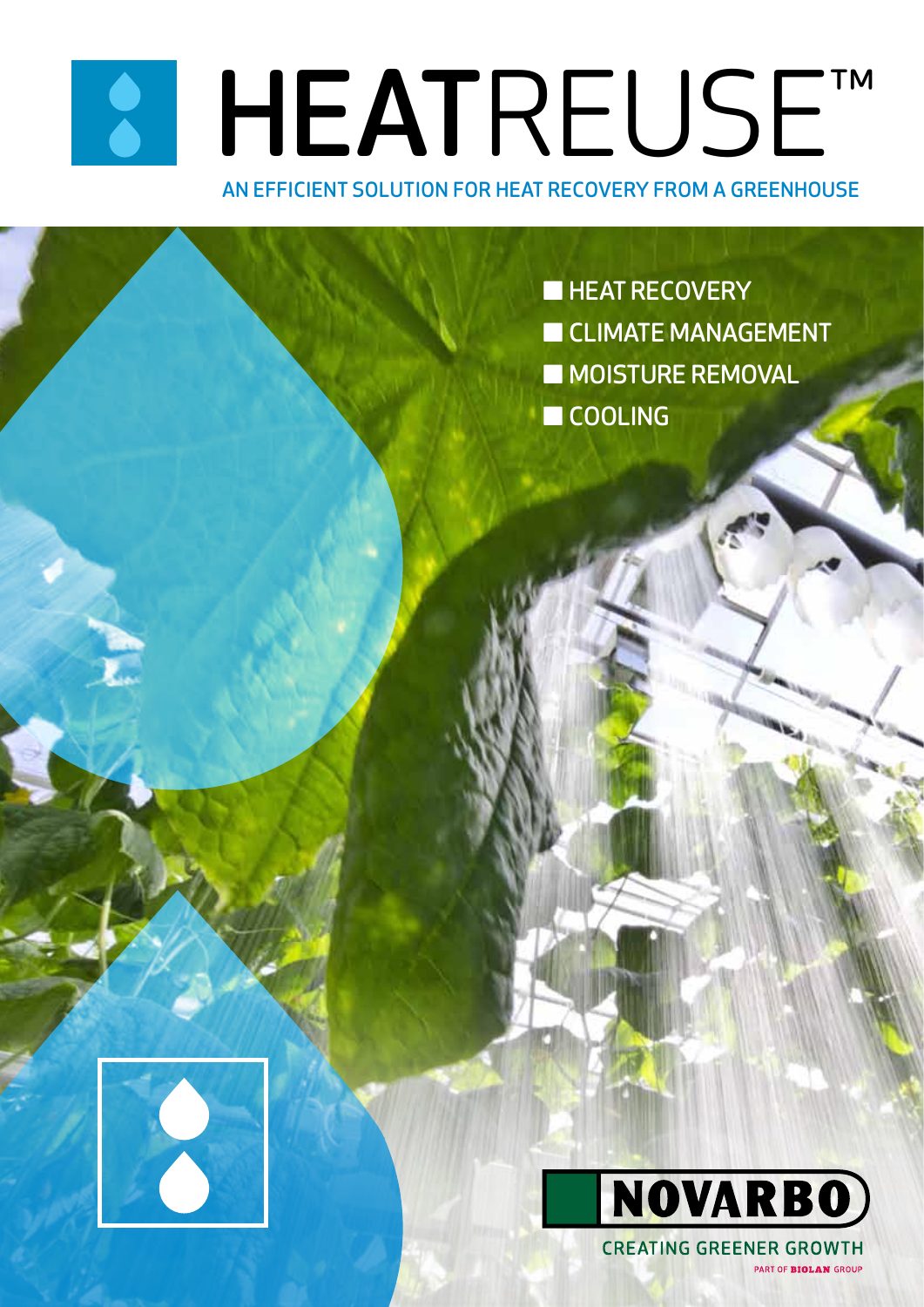#### ADVANTAGES AND BENEFITS



**Significant annual energy savings**  The heat can be recovered and collected for reuse



Droplet curtain Cools and binds extra heat and moisture



Closed greenhouse Efficient climate control



**quality of the crop**  Up to 40% greater yield from the same area



# CREATING GREENER GROWTH – an energy-efficient and eco-friendly greenhouse

Novarbo Heat Reuse™ utilises the patented Novarbo™ droplet curtain that was originally developed for cooling greenhouses. The droplet curtain enables recovery of the extra heat energy generated by the sunlight and the lamps. The heat is bound to circulating water and conveyed into the heating circuit by means of a heat pump system. The quantity of thermal energy recovered can be up to 500 W/m<sup>2.</sup> The heat is stored in a boiler, for further use for, for example, heating the greenhouse or the irrigation water.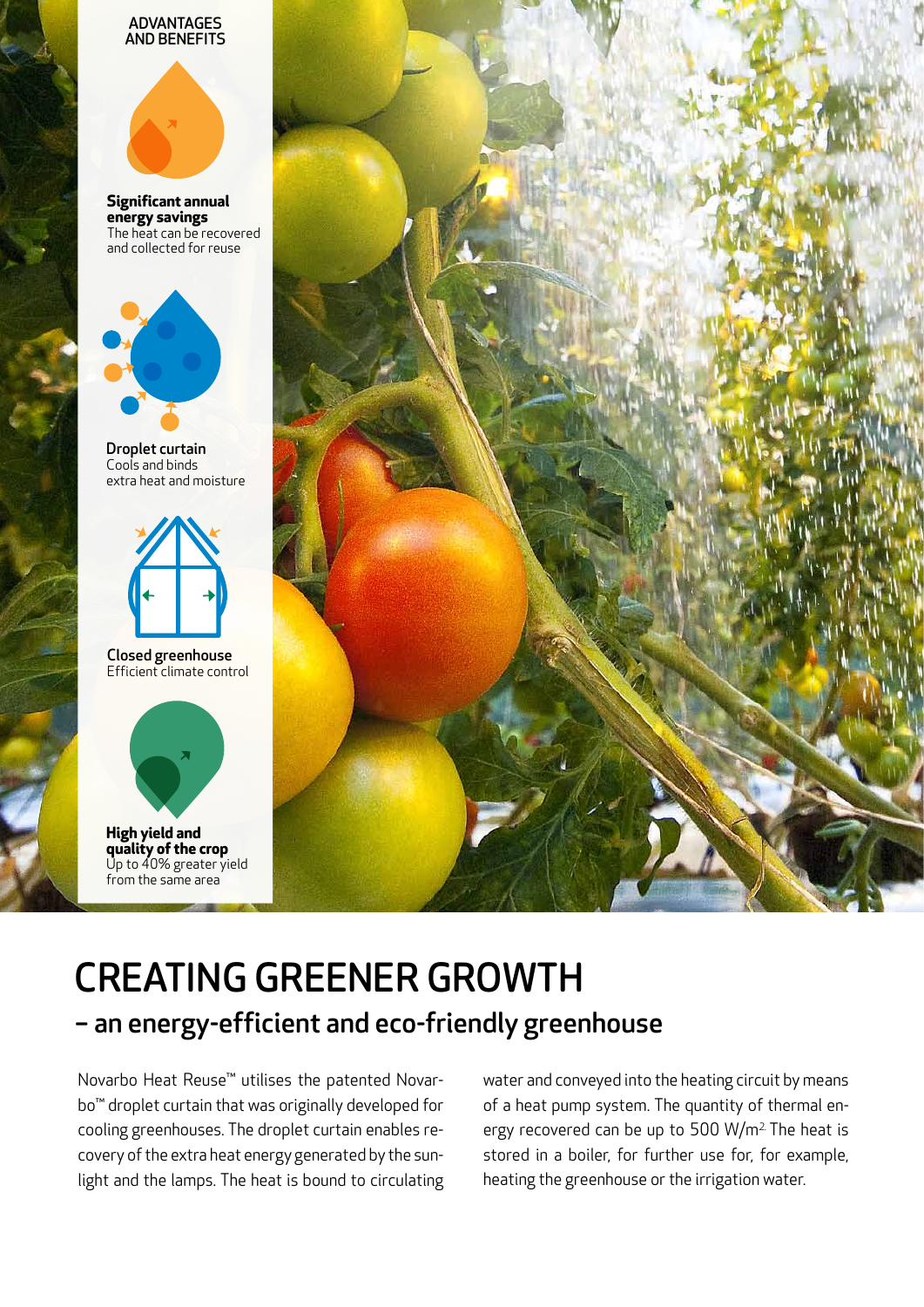

# Novarbo Heat Reuse™

#### Technology and principle of operation

The droplet curtain system is an efficient heat exchanger: it absorbs solar energy and the excess heat generated by lamps from the greenhouse in circulating water, and conveys it further to the coldwater basin. From the cold-water basin the thermal energy is extracted by the heat pump into the hot water circuit, and the cooled water returns to the

- 1. Droplet curtain system
- (with a water circulation of 50-70 l/s per  $1000 \text{ m}^2$ )
- 2. Cold-water basin
- 3. Heat pump 4. Boiler
- 5. Adjustment automation

cold-water basin. The hot water warmed up by the heat pump is conveyed either directly into the heating cycle, or stored in the boiler, from where it will be used when required. There is no need to add any water into the droplet curtain circuit, as water vapour constantly evaporates from the plants into the air, and the droplet curtain captures it in the circulating water.